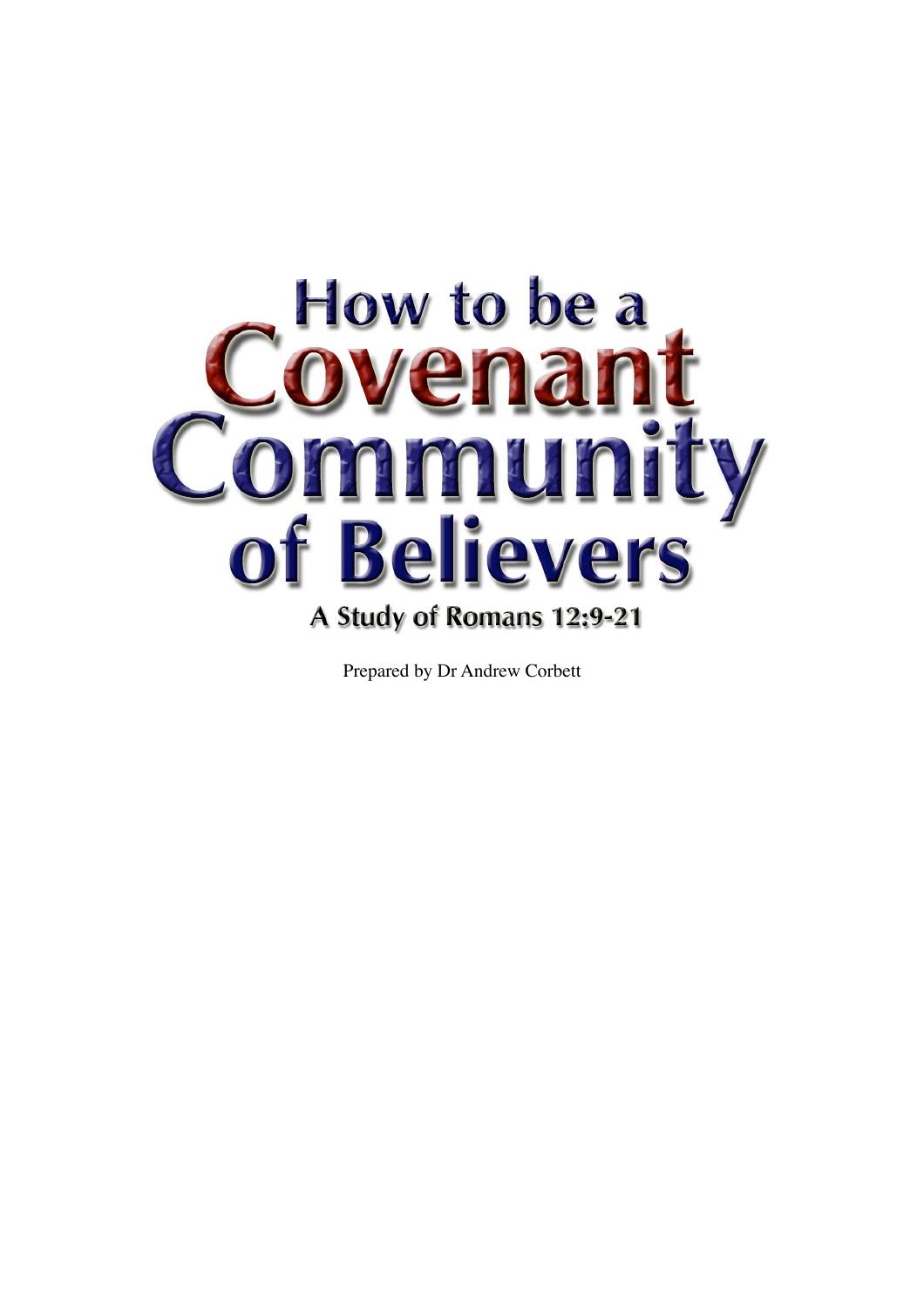The believer is not called to live an isolated life. Rather, the believer is called to be a member of a Christcommunity. One of the clearest and most profound passages in the Bible on how God expects His children to live together in a Christ-community is found in Romans 12:9-21. Within this passage there are some 27 imperatives (instructions that *must* be carried out). By examining and considering these imperatives we can learn to live more fully as the Church God intended.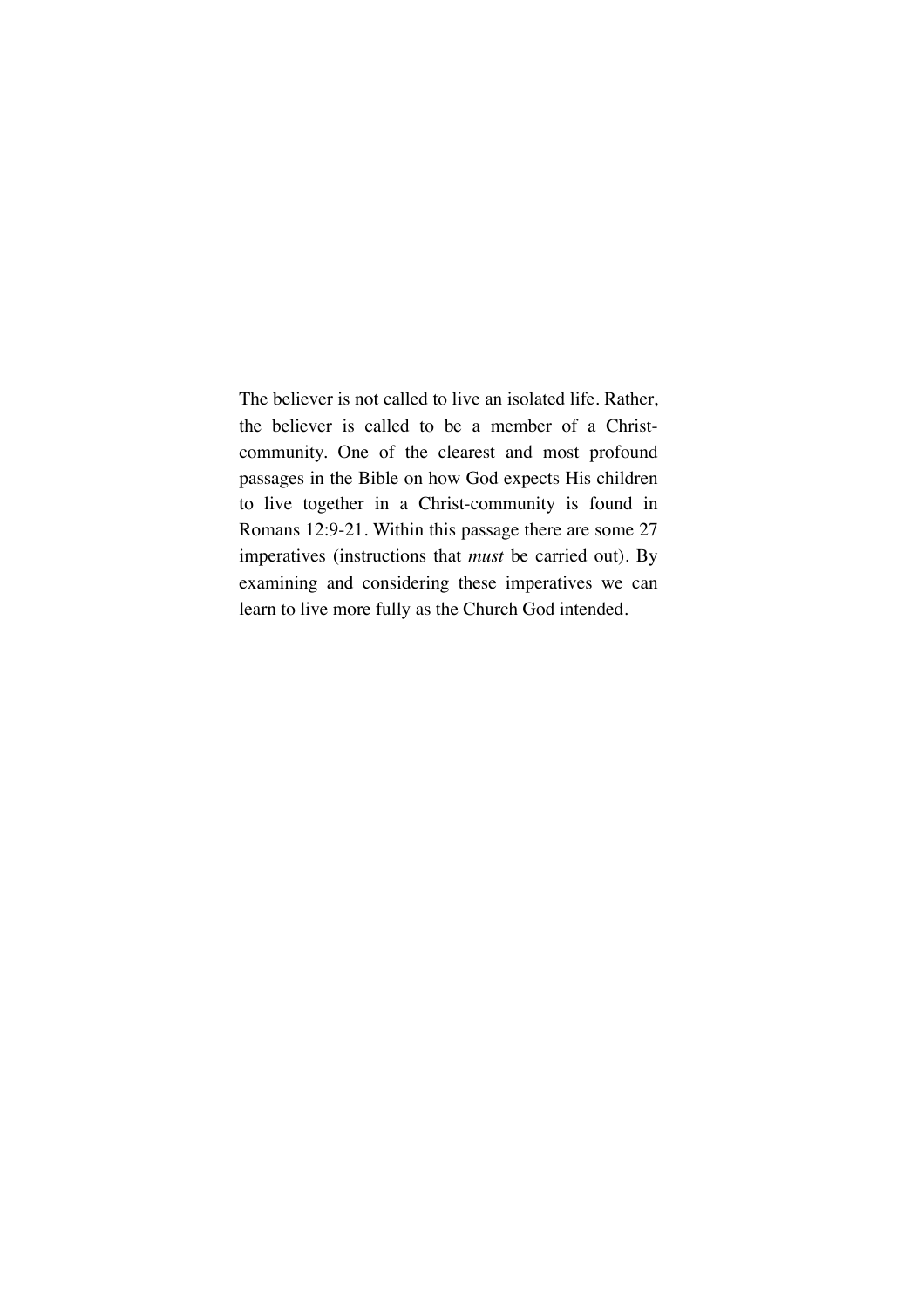

## *Let love be genuine…*

Romans 12:9a

Having just explained the Gospel throughout the Epistle to The Romans, the Apostle Paul now begins to detail what the implications are committing your life to Christ. Here's

what it means to live as a Christian - and being a part of a local church is integral to it.

The English Standard Version renders this phrase *Let* love be *genuine*. "Let" might sound like the New Testament is saying "don't prevent" (*Let him through*.) But the New Testament conveys "Let" as an *imperative* (something we must or *should* do) The kind of love we *should* show is not "pretend", "hypocritical" or "insincere". We might call this *fake* love. As followers of Christ we are called to show a different kind of love.

1. What are the attributes of "genuine" love mentioned in First Corinthians 13:4-7? Which one of these attributes of genuine love do you find the most challenging?

2. Does "genuine" love necessarily involve a *feeling* of love? Discuss.

Genuine love for others at least involves a positive attitude toward others. This will at times involve disciplining our minds to prevent negative thoughts towards others from running their course.

3. Can you "do" genuine love without *feeling* loving?